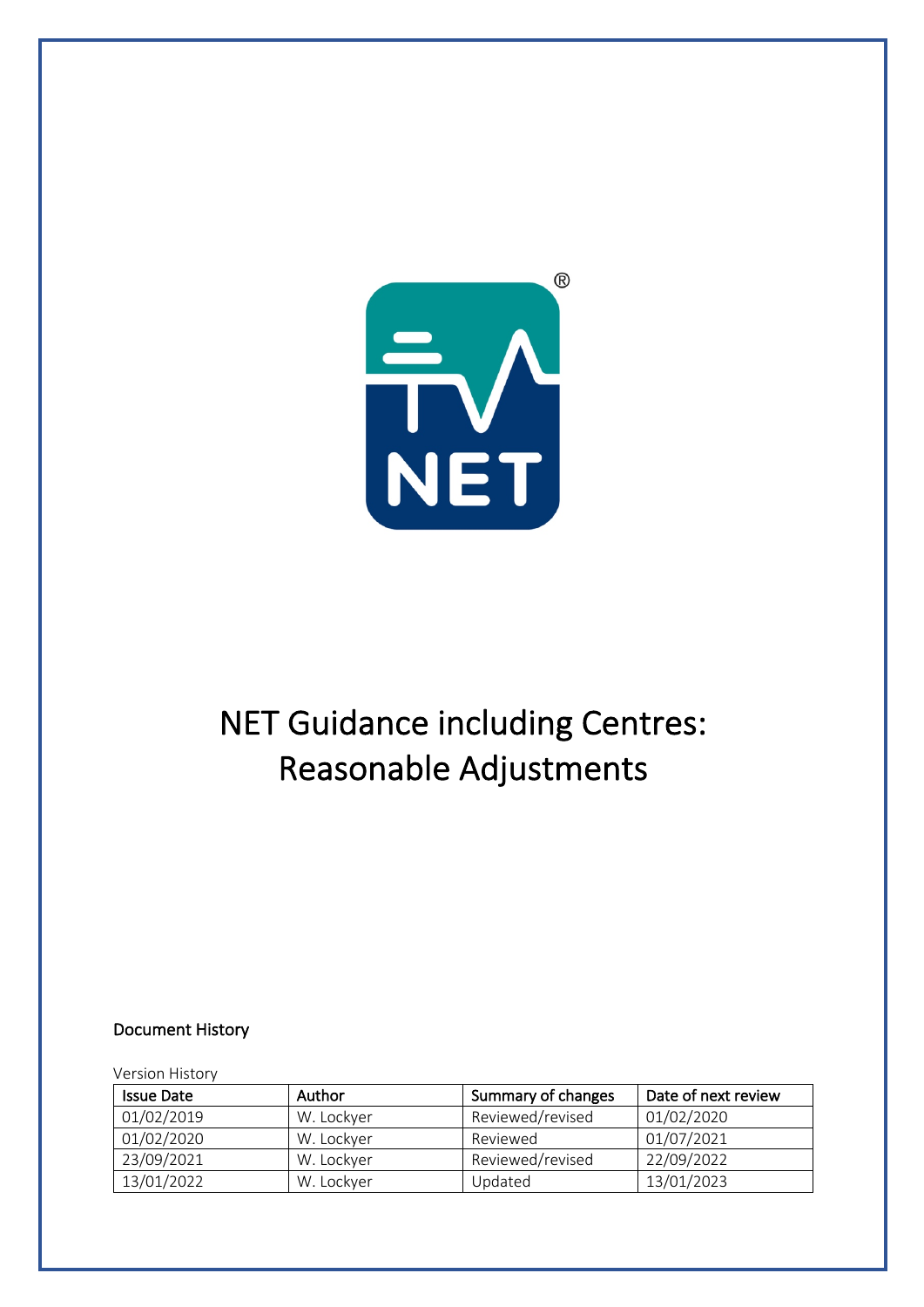

# Contents

| $\mathbf{1}$   | Process for Requesting or Applying Reasonable Adjustments and/or Special |  |
|----------------|--------------------------------------------------------------------------|--|
|                |                                                                          |  |
| $\mathcal{P}$  |                                                                          |  |
| $\mathcal{E}$  | Reasonable Adjustments - without seeking prior permission from NET4      |  |
| $\overline{4}$ |                                                                          |  |
| 5              |                                                                          |  |
| 6              |                                                                          |  |
|                |                                                                          |  |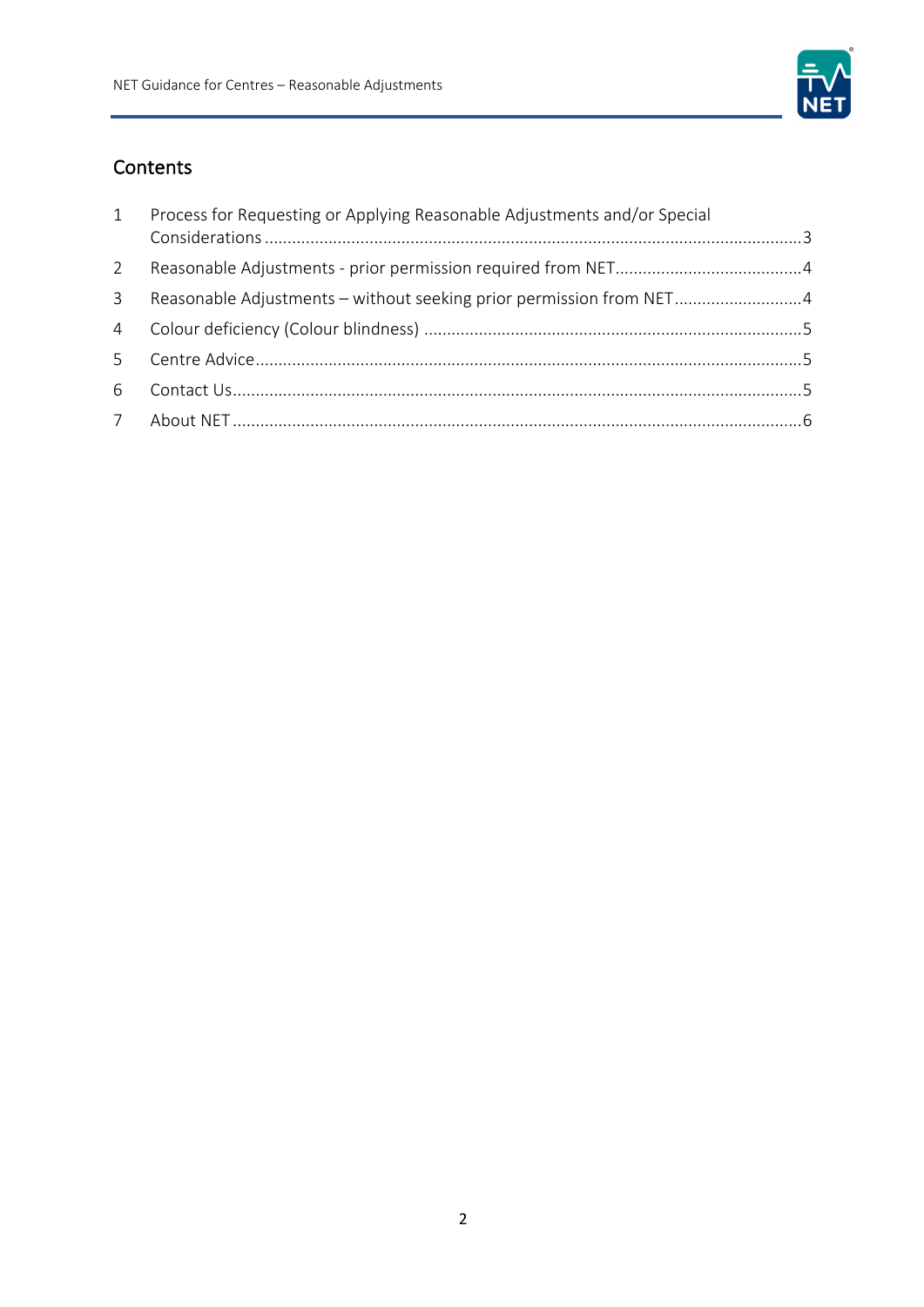

## 1 Process for Requesting or Applying Reasonable Adjustments and/or Special Considerations

Candidates should be fully involved in any decisions about reasonable adjustments. This will ensure that individual needs can be met, whilst still bearing in mind the specified assessment criteria.

As the needs and circumstances of each candidate are different, centres must consider any request for a reasonable adjustment on a case-by-case basis.

There are two routes through which a learner may be granted reasonable adjustments to assessment, these routes are to:

- Apply to NET for permission.
- Use reasonable adjustments permitted at the discretion of the centre.

In cases where NET have permitted the centre to implement reasonable adjustments without seeking prior permission, details of these adjustments can be found within this document. NET requires centres to keep records for inspection during a centre monitoring visit (including any declarations that are signed and dated by a member of the centre staff who has formally been given delegated authority for this by the Centre Manager). These records should normally be kept for 12 months following the assessment to which they apply and uploaded to the notes section of the candidate details.

If a centre is making a request on behalf of its candidates, it should complete a Reasonable Adjustments and Special Consideration request form from the NET website and in doing so supply relevant supporting information. One unique request form should be submitted for each candidate. Failure to produce the appropriate authentic evidence of need will lead to the application being rejected.

Supporting evidence for reasonable adjustments may include but is not limited to:

- Medical Letter
- SEN Statement
- Education, Health and Care Plan
- SpLD Reports
- Individual education/learning plans or development/support plans
- JCQ (Joint Council for Qualifications) type documents or confirmation from Awarding Organisation.

Supporting evidence for special considerations may include but is not limited to:

- Original medical certificate
- Letter from an appropriate medical professional
- Letter from an appropriate independent individual/authority
- Death certificate or a letter confirming the death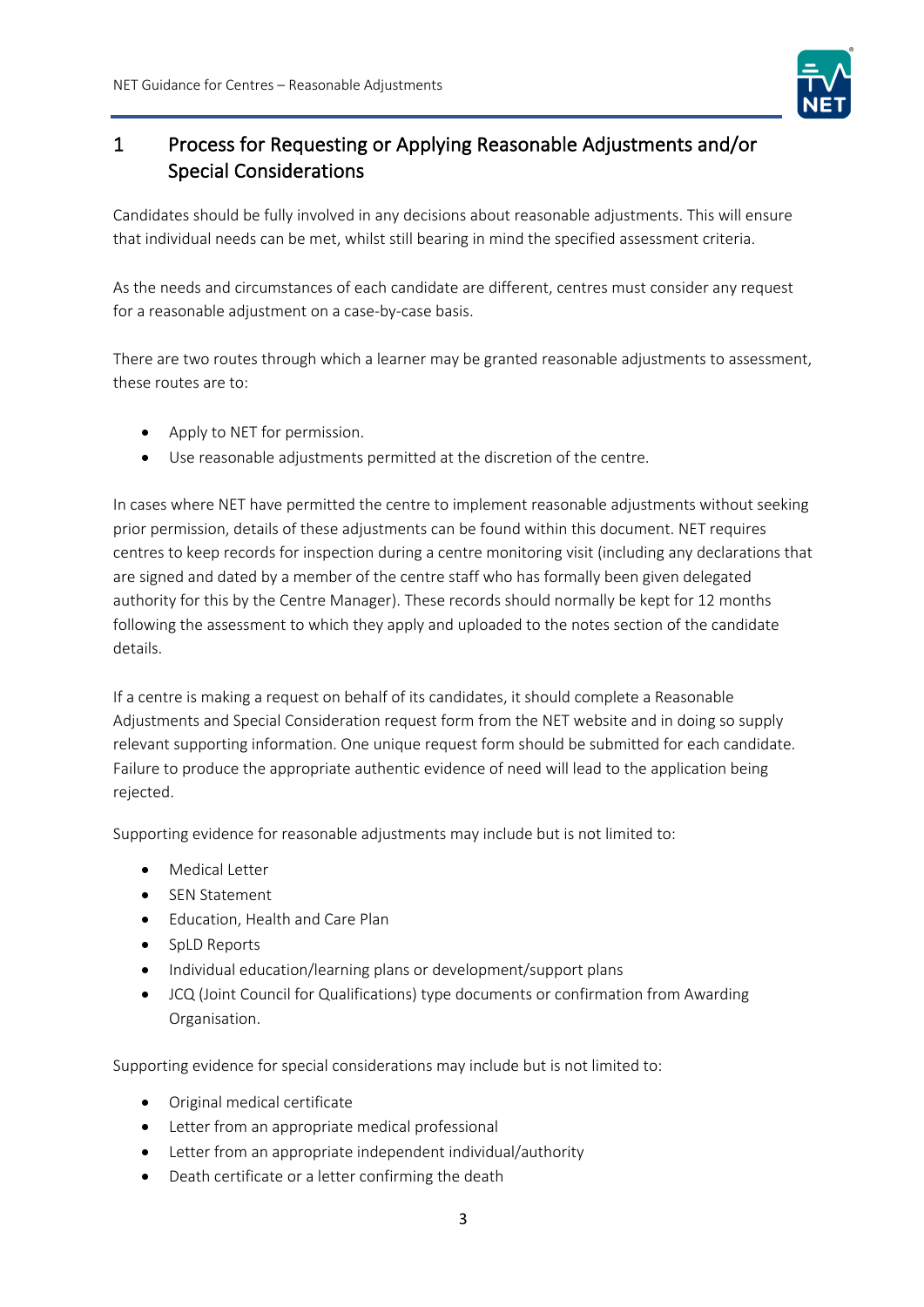

All evidence must:

- Be on headed paper (as appropriate)
- Be dated
- Include the name of author and capacity
- Be signed
- Be no older than 12 years old
- Detail the candidate's disability or requirements or statement of events.

Applications for reasonable adjustments must be processed and approved by NET before an assessment is undertaken. These must be submitted at least 10 working days prior to the assessment and confirmed by the Centre on return of any approval.

## 2 Reasonable Adjustments - prior permission required from NET

If NET centres require the following reasonable adjustments, they must apply to NET in line with the process and timeframes contained within the policy:

- Extra time for online assessment (including 25%)
- Attendance structure (rest gaps) to be documented and recorded. No additional time is permissible for the actual practical assessment.
- Practical assistant
- Reader /Computer Reader (non-electrical)
- Scribe (non-electrical)
- Separate invigilation
- Modified enlarged paper
- Sign language interpreter

NET will send written confirmation of the request's decision and it is expected that this will be confirmed by the Centre on receipt. The Centre is expected to supply appropriate support.

#### 3 Reasonable Adjustments – without seeking prior permission from NET

Centres can permit certain adjustments without prior consultation with NET, such as:

- Bilingual translation dictionaries without extra time of up to 25%
- Supervised rest breaks
- Amplification equipment
- Coloured overlays
- Low vision aid / magnifier

However, appropriate records for all such adjustments must be kept on the centre's files.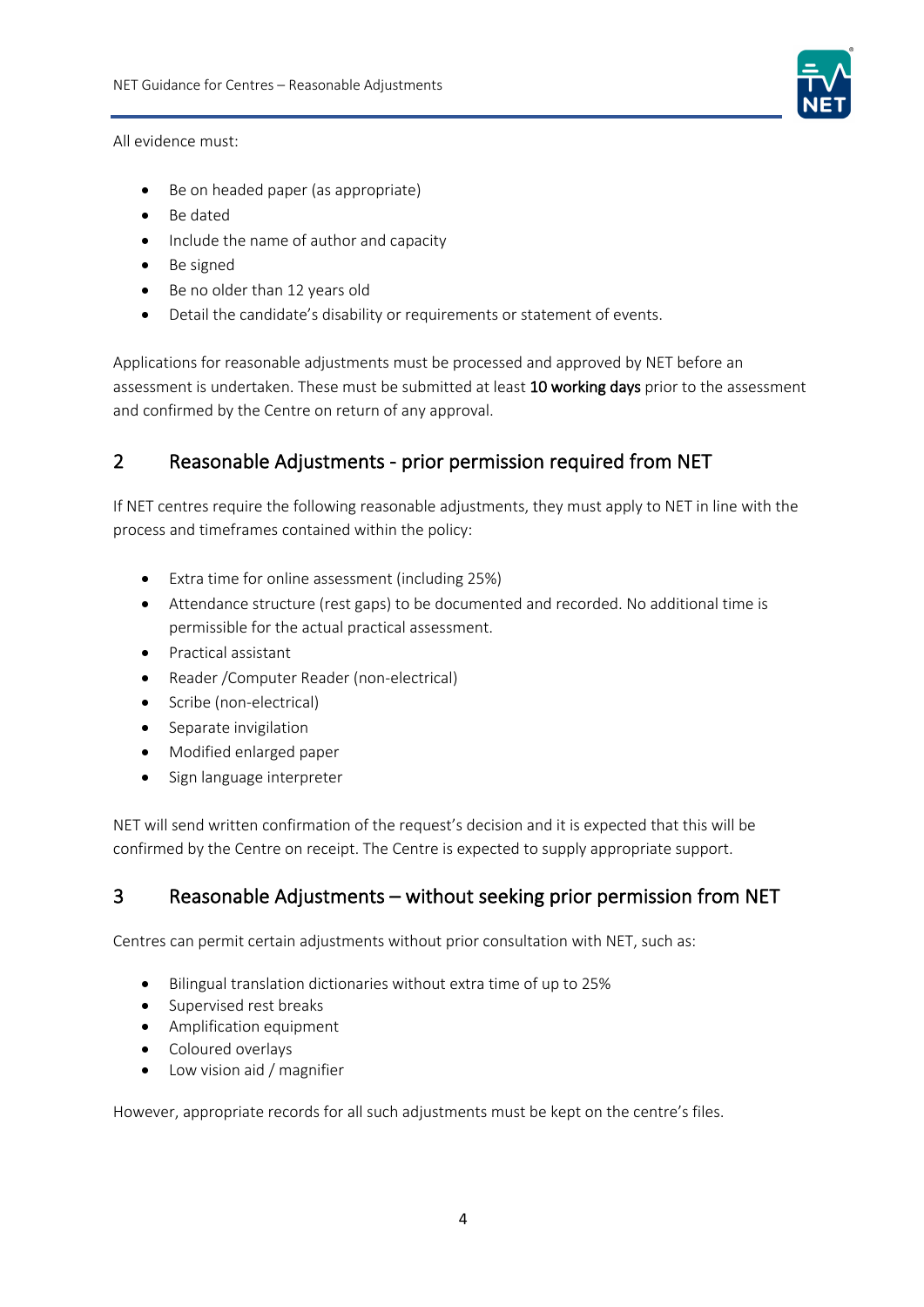

## 4 Colour deficiency (Colour blindness)

If a candidate confirms colour deficiency, then this must be notified to NET and stated on the Reasonable Adjustment form. Confirmation is required as to:

- Employer statement of awareness
- Self-employed statement
- Evidence of appropriate optician's test results.

During the assessment, the candidate must:

- Wear corrective glasses if appropriate Or
- Request confirmation of colour of circuits and conductors from assessor when installation complete (clock stopped). Correct, assessment continues, incorrect assessment stops.

#### 5 Centre Advice

- All reasonable adjustments should be discussed with candidate/Training provider at the point of uploading candidate details to MMS (Management and Marking System) system.
- Any reasonable adjustments must be applied for before Gateway submission to NET as appropriate.
- Extra time is only permissible on the online assessment (Section E).
- All practical assessments have no additional time added. The candidate can request breaks where the clock is stopped for reading, emergency, medical or conditions outlined in the approved reasonable adjustment application.
- The centre has the responsibility of providing readers, signers, additional equipment in line with the reasonable adjustment request.
- Documentary records must be taken of additional breaks and uploaded to the notes section of the candidate details.
- NET personnel may be present during the assessment as part of an audit.

#### 6 Contact Us

On completion of the request form, please return with the appropriate evidence to NET, PO Box 78046, London N4 9LN or email: SEND@netservices.org.uk.